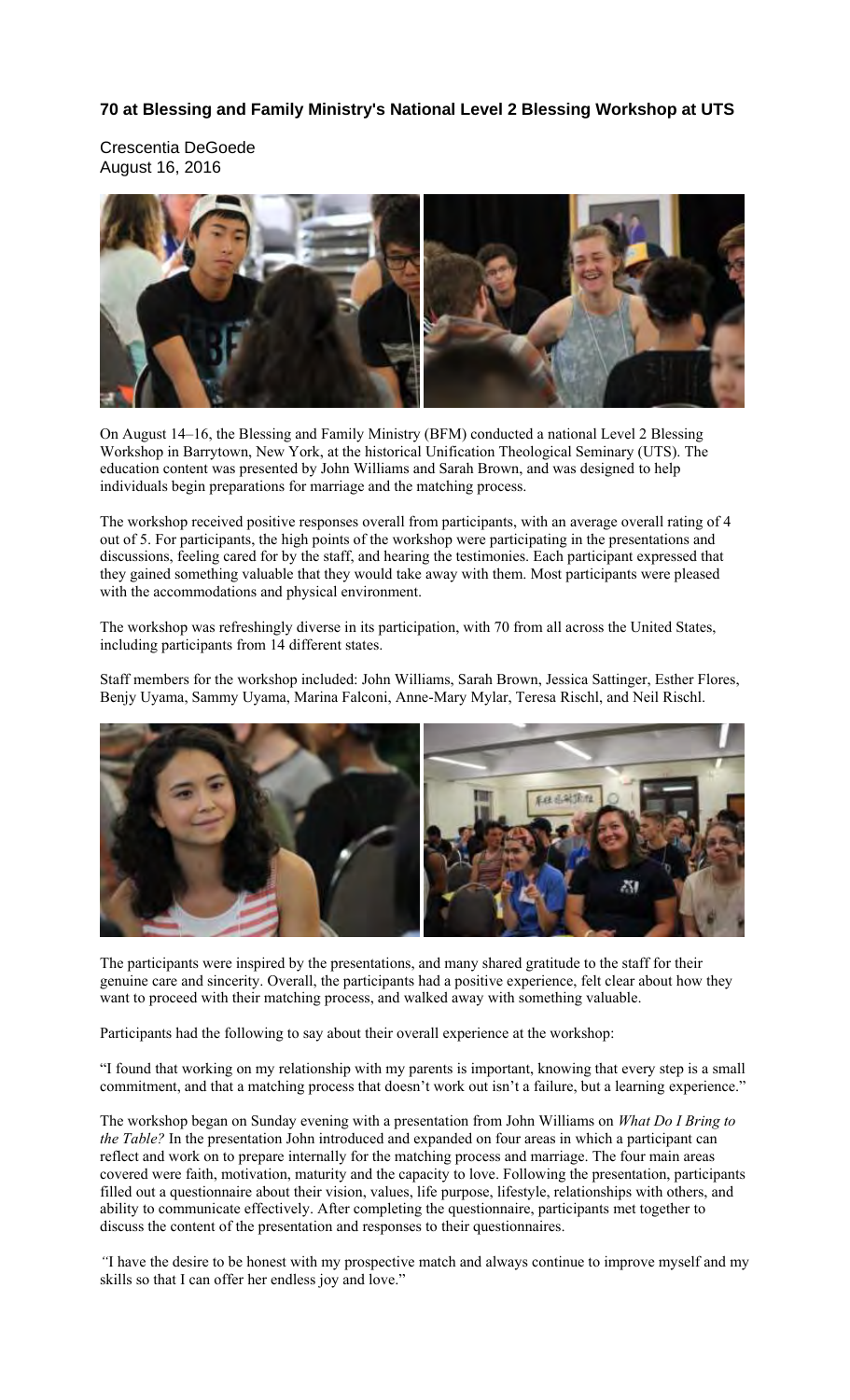

Day 2 of the workshop began with a presentation from John Williams on *Matching Smarts*. During the presentation, John encouraged participants to consider their own blocks and concepts that might interfere with or confuse the matching process for them. Several common challenging situations matching candidates face were presented, and participants had the opportunity to discuss each one, and suggest possible solutions throughout the presentation.



Immediately following the *Matching Smarts* presentation, participants met in gender-specific discussion groups to discuss some of the concerns they have about the matching process and challenges they face in feeling prepared for the matching and Marriage Blessing, as well as shared ideas for how to address challenges. Participants appreciated the time to connect with their own gender and discuss some sensitive issues with one another.



After enjoying some recreation and relaxation in the early afternoon, participants listened to a presentation from Sarah Brown on *My Heritage, My Legacy*, which explored the meaning and the value of lineage and the Marriage Blessing, and encouraged participants to reflect on what kind of legacy they want to leave behind in their life.

"I realized the importance of reaching out for help. What ever problems I'm facing, I can freely reach out and know that I'll be accepted and guided towards the right direction."

Participants spent the evening listening to testimonies from young Blessed Couple, Neil and Teresa Rischl, about their matching processes and experience. Through their testimonies, Neil and Teresa were able to impart the wisdom they have accumulated through their experiences with the matching process, as well as dispel some of the fears participants had about their own future processes. Their testimony was a hit with the participants.

"I recognized the importance of conditions and prayer during the time when I am serious about the